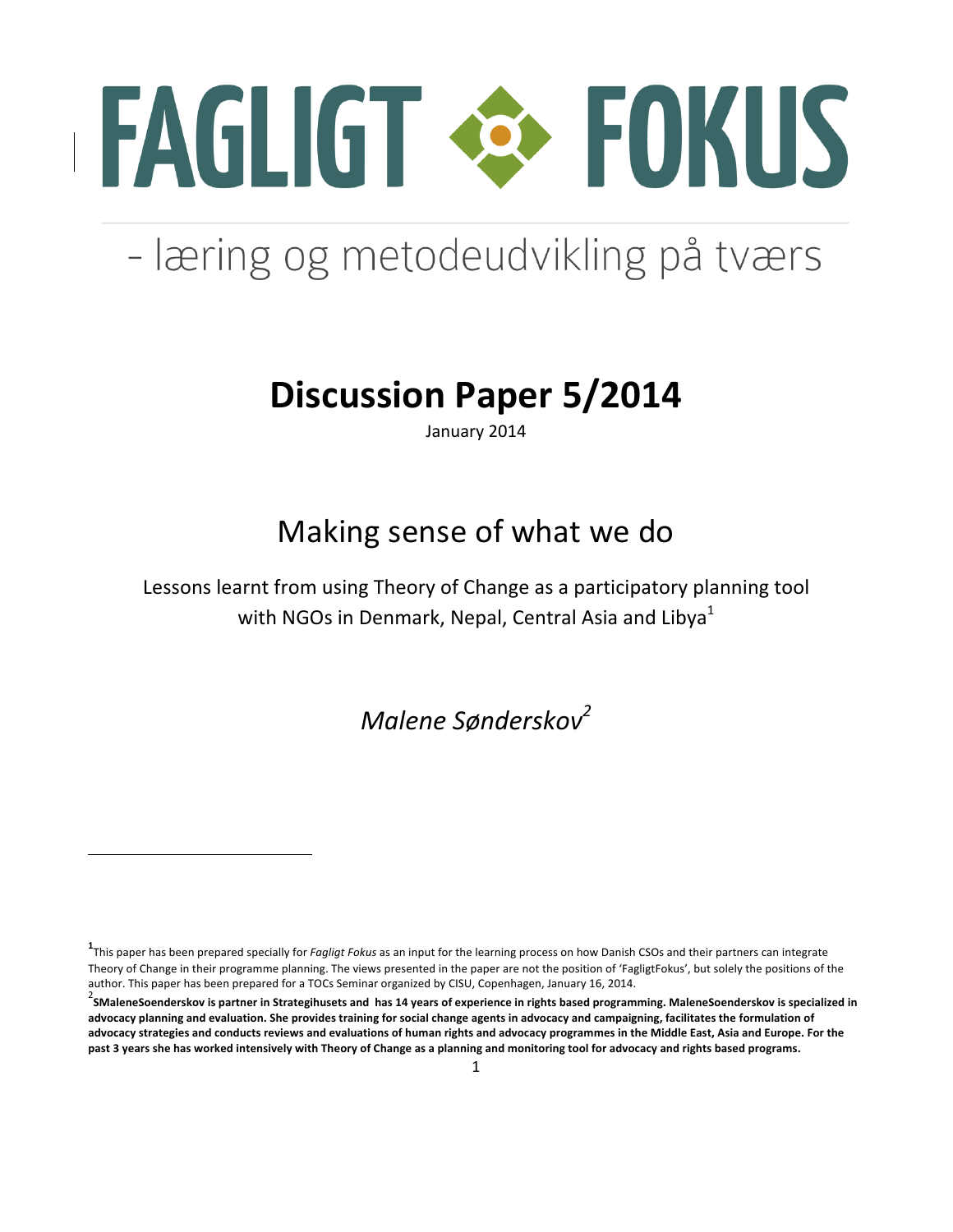### **List of abbreviations**

- CSO Civil society organization
- DCA DanChurchAid
- ICCO The interchurch organization for development cooperation, Netherlands
- INGO International non-governmental organization
- SMART Specific, Measurable, Attainable, Realistic and Timely
- ToC Theory of Change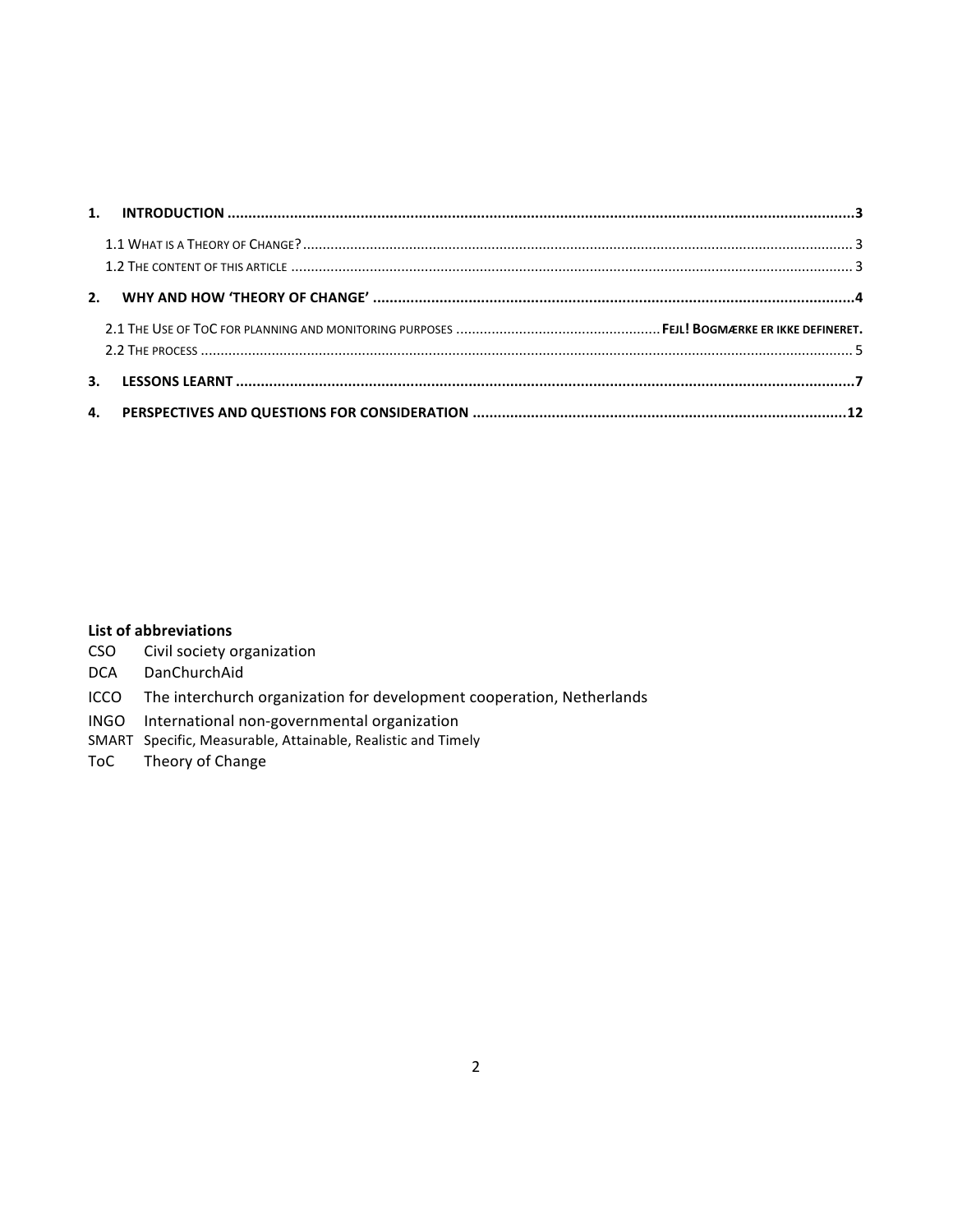#### **1. Introduction**

'Theory of Change' (ToC) increasingly attracts the attention of project and program planners eager to promote good or best practice of program planning, monitoring and evaluation. Some people and agencies use the term to describe a dialogue-based analysis of values, worldviews and philosophies of 'how change occurs'. Other people view it from a technical perspective as a tool and methodology to map out the logical sequence of an initiative, from activities through to the end result it seeks to reach.

This article focuses on Theory of Change mainly as a technical tool for planning of program interventions and for the development of frameworks for monitoring and evaluation. The article argues that  $-$  if used consistently  $-$  ToC is well suited to deal with the complexity, non-linear and unpredictable factors that often affect social programming. The article further argues, that ToCcan help improve planning and commitment of planners to implement their plan as it improves our understanding of why certain interventions are more feasible than others.

#### **What is a Theory of Change?**

In this article ToC is understood as a way of representing the changelogic behind a program. It is a process (and the result of that process) that aims to explain *how* and why we think that certain interventions will lead to a desired change. When it is well done, a ToC is a 'mental road map' that can be read by others so that they understand where we are going. It is a

#### **What is a precondition?**

A precondition is a condition that must exist or be established before something else (our objective can occur). In a ToC planning exercise our job is to identify all the preconditions that we think we need to create or care for in order to realize our objectives and to put them in order.

tool that can be used to monitor and visualize a project's progress and to assess the feasibility of the project strategy.

Like a Log-frame, a ToC has objectives, resultsand activities. Yet a ToC puts highemphasis on preconditions (short and longer term outcomes) – or results – that a program *must* realize, if it is to reach its objective. In addition, a ToCillustrates how the short term and intermediate outcomes of a program influence changes at other, long-term levels.

Finally, a ToC adds importance to the assumptions  $-$  our implicit thinking  $-$  about how the achievement of a result  $-$  or precondition  $-$  at all levels will lead to the achievement of a result at other levels. Clarifying what is going on 'between' each planned result at each 'level' of the strategy, acknowledging possible weaknesses in the logic and proposing ways to address them, inform the program strategy and cohesion and contribute to an ongoing reflection on the feasibility of the strategy.

#### **The content of this article**

This article describes how the ToC approach has been used as a participatory, bottom-up planning tool by the Danish INGO DanChurchAid(DCA) and the Dutch INGO,ICCO. DCA and ICCO have used ToCto engage donors and local partners in Denmark, Central Asia, Nepal and Libya in processes of joint thinking about how and why proposed interventions could bring about positive changes in the lives of target beneficiaries.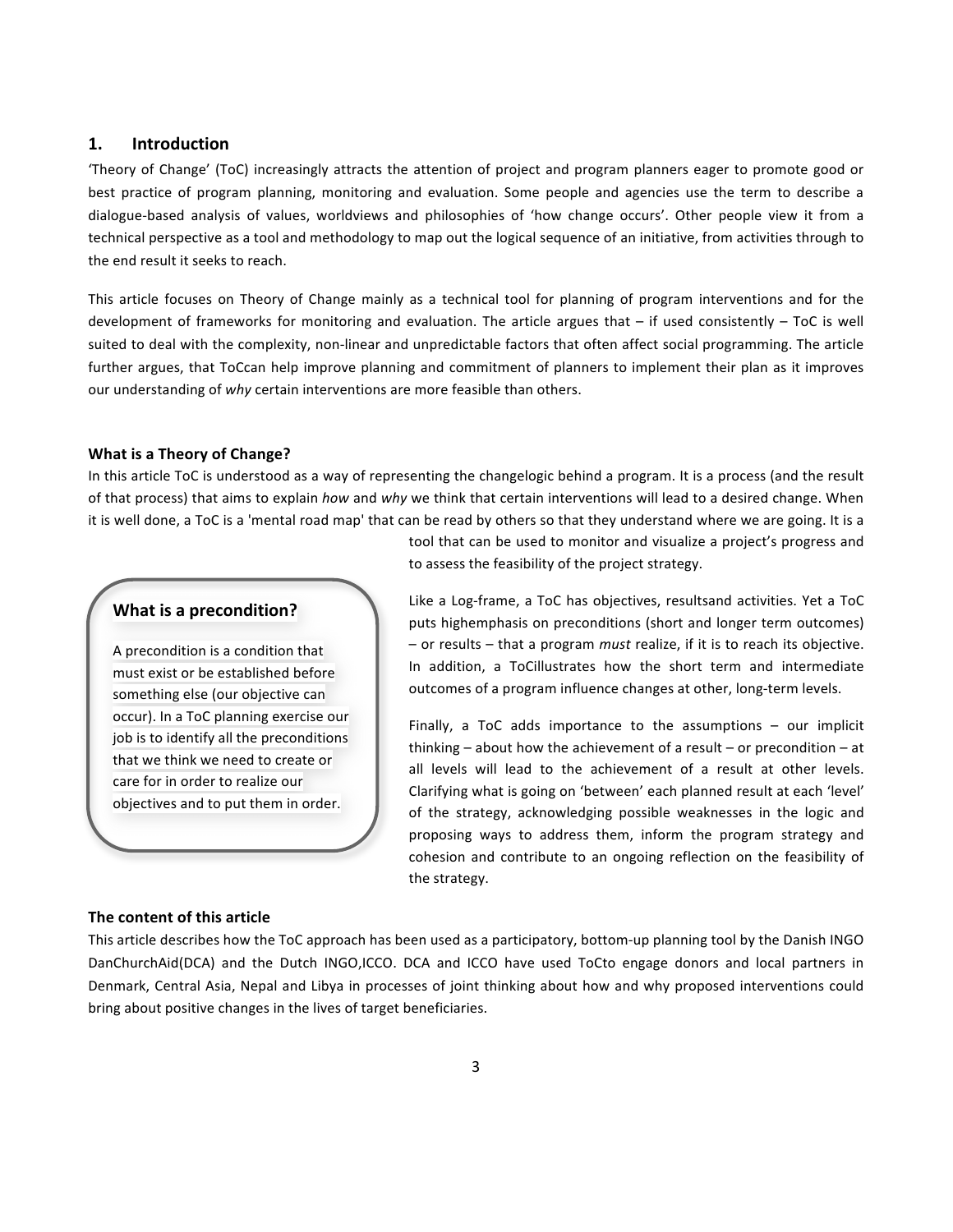Based on these experiences, lessons learnt are discussed.The article is based on informal feed-back from workshop participants participating in ToC planning and monitoring processes from 2011 - 2013, semi-structured interviews with NGO representatives and partners as well as the authors' own observations when facilitating ToC workshops.

## 2. Why and How 'Theory of Change' - The Use of Theory of Change for planning and monitoring **purposes**

Cases used for this article have all applied ToC as a participatory planning tool. Yet, the motivation to do so differs. Some emphasize the usefulness of ToC in terms of strengthening program cohesion and common understanding among multiple stakeholders to the planning process. Others state that they find the tool more flexible and easier to use when having to navigate in and communicate complex change processes and the progress they make.

Main reasons for choosing ToC is outlined in this section.

#### **Creating program coherence and ownership**

ICCO has no formal requirements in terms of project and program formats and planning processes, but regional offices and partners are strongly recommended to develop a ToC for their programs. ICCO staff members point at ToC as their preference because the tool leaves more space for qualitative discussions about *howand* why change occurs and for adaptations and tracing of changes in program plans compared to other planning tools.

It is both the intention and the experience of ICCO that participatoryToC processes strengthen partners' understanding of what it is that they want to achieve and how their own work and the work of other organizations contribute towards their desired final objective. This strengthens the program coherence and the sense of ownership by local partners to the programs that are supported by ICCO. This is the key toICCOs partnership approach.

ToC was therefore a natural choice when, in 2011, 25 local CSOs from Kyrgyzstan, Tajikistan and Kazakhstan were to be united under a framework of one, joint program, financially supported by ICCO and DCA. And again in 2013 when a similar exercise of uniting partners under a joint framework took place in Nepal with 5 local NGOs in cooperation with ICCO, DCA and the Lutheran World Federation.

#### Clarifying the contribution of short-term projects to long-term objectives

For DCA the main motivation to use ToC for project planning in Libya in 2012 and 2013 was that it was considered more intuitive and easier to understand than other planning tools and thus facilitating partner involvement and ownership. This was important since none of DCAs partners had any prior experiences developing program strategies and plans. An independent civil society did not exist before the fall of president Gadhafi in 2011 and none of DCAs partners had ever prepared a development project before.

The volatile political situation in Libya and the related funding situation was the second reason for choosing ToC. Due to the unpredictability of the situation, DCA's main donor operated with funding frameworks of 6-12 months – far too little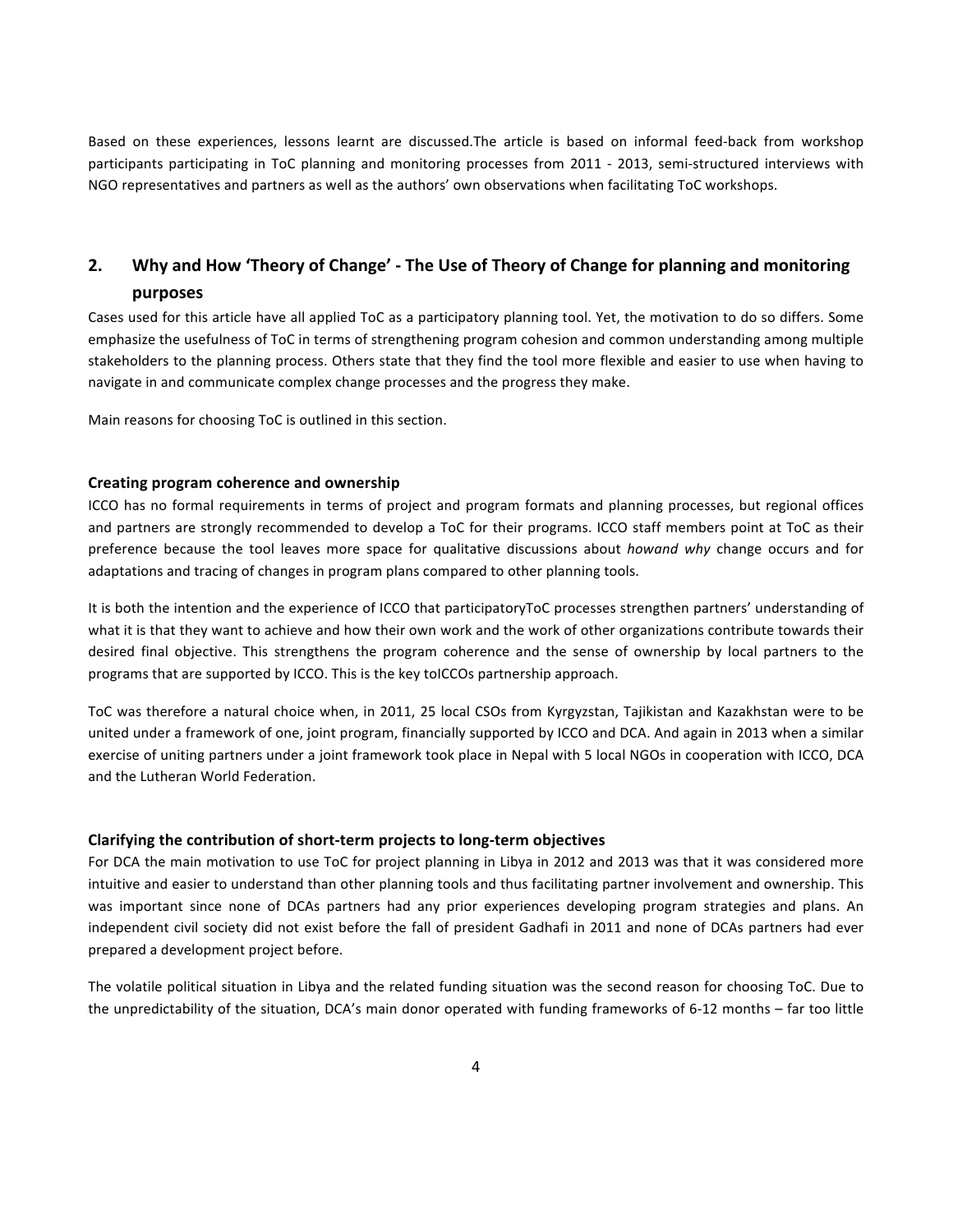time to achieve the ambitions of DCA and its partners to mainstream gender rights and equality into the new Libyan constitution and related legal frameworks.

DCA found that using ToC would make it easier to illustrate to the donor how the results that they could realistically produce within a funding framework 6-12 monthswould contribute to DCA's and partners' own long-term objective - as well as to the programmatic priority of the donor itself.

#### Creating space for flexibility in a complex world of change

A third reason for choosing ToC has to do with the nature of advocacy planning. Identifying feasible strategies and intermediate outcomes for advocacy projects operating in shifting political contexts can be challenge. No matter how clearly an advocacy strategy to a desired long-term policy change goal is articulated, it is impossible to predict or explain all the variables that might be important within the change process.

DCA's advocacy unit in Copenhagen chose ToC because they felt that the tool allowed them to adjust and trace the changes they knew they would have to make in their advocacy plans,each time the context changed. In addition they felt that  $-$  being a visual tool  $-$  ToC helped them present and communicate their strategy and their progress and achievements to partners and stakeholders in a simpleway that was easily communicated and understood.

#### **The process**

In all the cases mentioned in this article ToC planning workshops were structured so as to enable participants to go through the following 'planning steps':

- **Step 1: Formulation of an objective to which the program would want to be held accountable. Participants were** requested to make the objective as specific and measurable as possible since this makes it easier to visualize the end situation. It also makes it easier to identify the various preconditions/intermediate results that should be created to reach the program's objective.
- **Step 2:** *Defining 'logical flows' or pathways to the objective:*With a SMART objective, participants were ready to move to the next phase and think of all the preconditions that should be in place for them to reach their objective. A brainstorm of all the preconditions that need to be fulfilled was facilitated and all preconditions were named on cards by asking each other what *had* to happen, before the final objective could be achieved? Also, participants were asked to bring cards in order, starting with the first event that had to happen if they were to start their program the day after. Cards should be linked with a causal 'so that' formulation between each step. In this way, participants were encouraged to create a logical link between each of the preconditions identified.

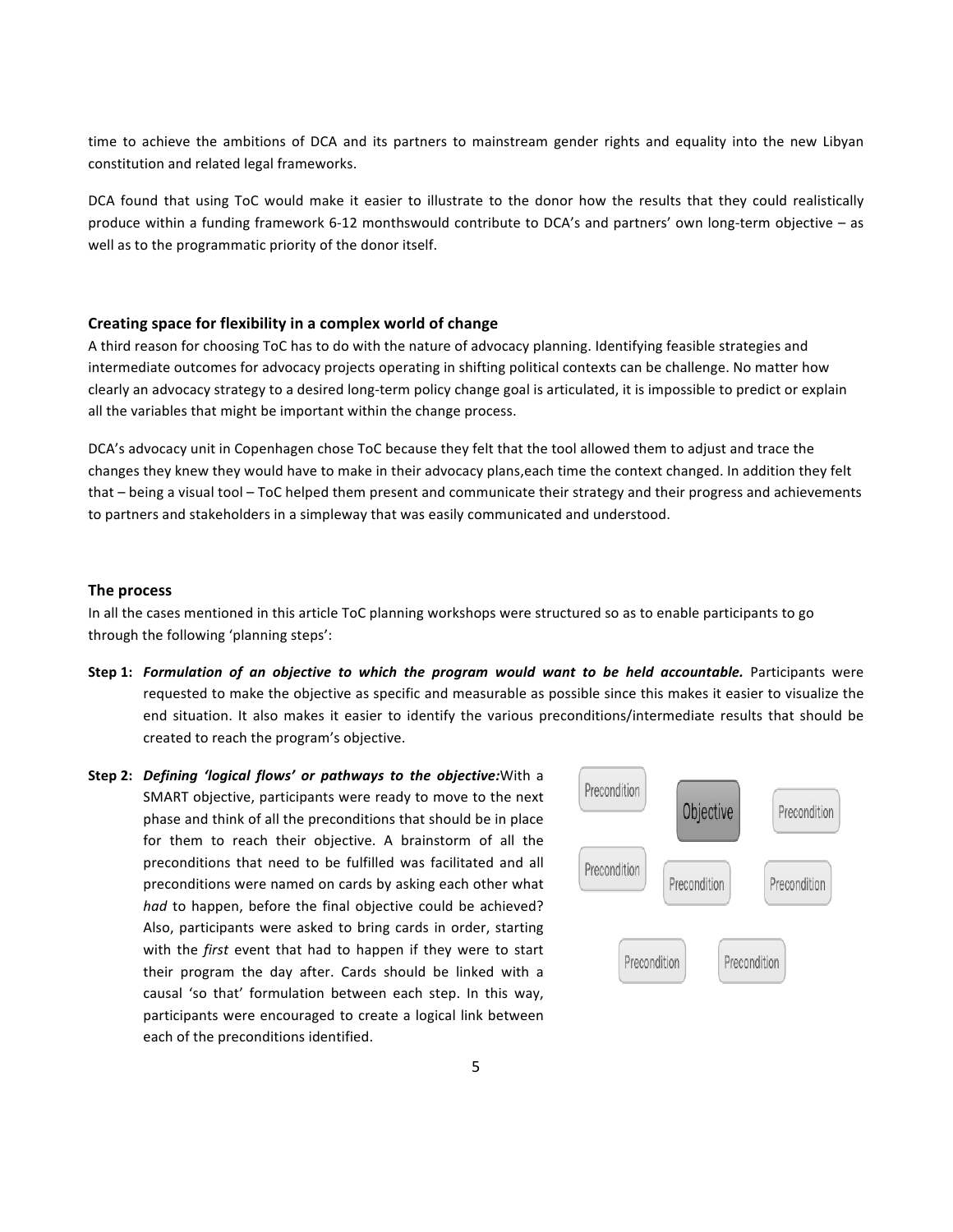

**Step 3**: Once 'flowcharts' of logical steps had been developed, participants were asked to 'test' their logic and the feasibility of their work by identifying and *checking the validity of their own*, *underlyingassumptions*. Assumptions would be beliefs about conditions that participants supposed already prevailed and which they believed would be critical to achieve the project's objectives. If the exercise showed that assumptions were flawed, then participants were asked to add a new precondition to their ToC in order to create the condition that would enable them to 'move forward in their change process. If it turned out that the validity of certain assumptions remained unclear and could only be tested against 'reality', then participants were asked to keep them for later so that they could keep an eye on them during program implementation and adjust their program accordingly.

#### **Checking Assumptions - an example:**

In Central Asia, a group of organizations wanted to raise awareness among migrants so that they could defend their rights in front of Russian border guards. The underlying assumption was that migrants could speak with the guards in their language (Russian). This was not the casehowever; half of the migrants did not speak Russian. When the organizations realized that through critically reflecting on their assumptions, they decided to add another precondition in their theory of change. The flawed assumption 'migrants speak Russian' was replaced by an additional precondition: 'Migrants should have access to a hotline of bilingual Russian speaking advisors, who could help them, if they got in trouble'. The principle of replacing flawed assumptions with additional preconditions is visualized in the model below.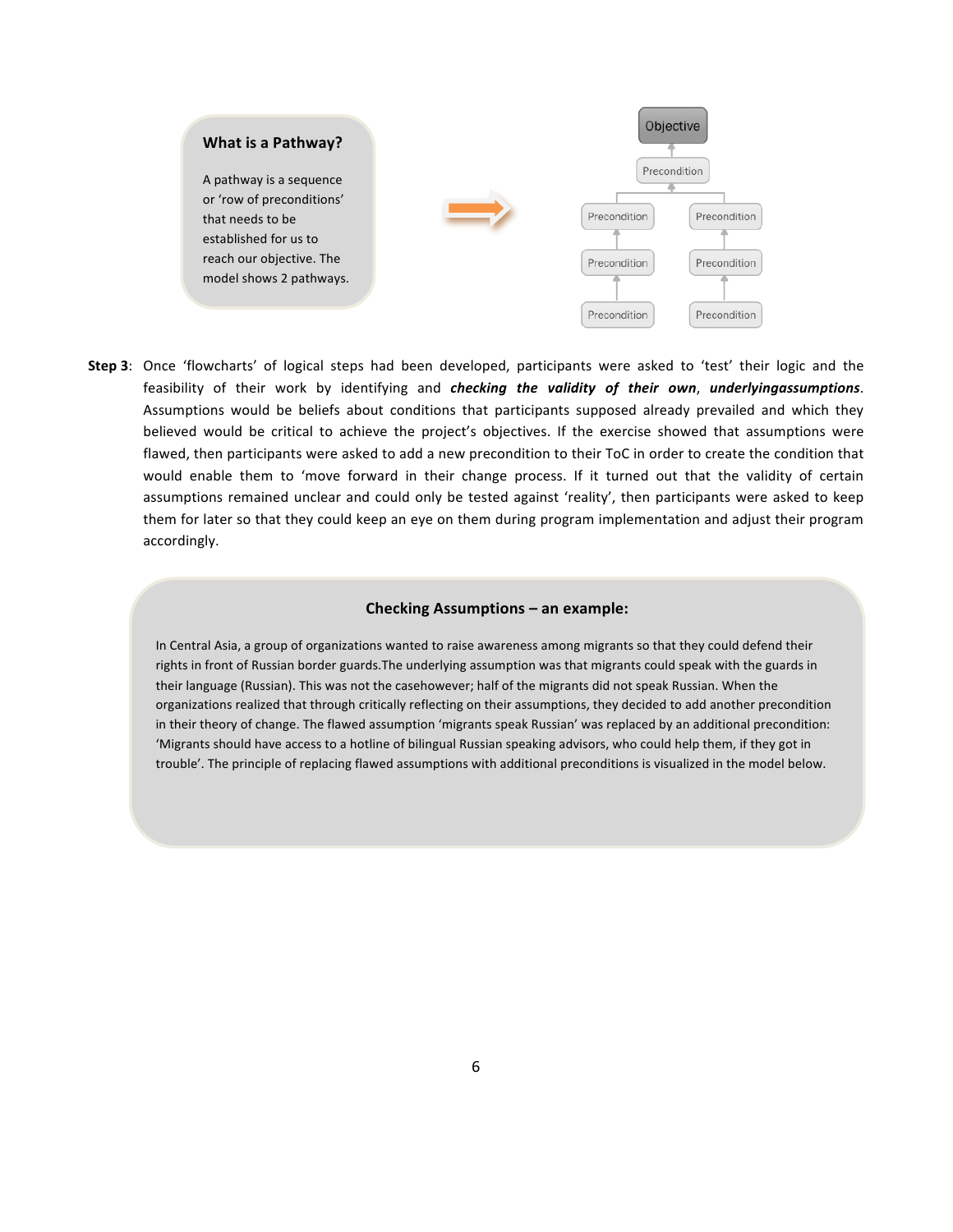

- **Step 4:** Once assumptions were checked and pathways revised, participants were asked to describe activities and indicators for all relevant preconditions in their theories of change. This was done in a separate table.
- **Step 5:** Finally, participants produced a short narrative. In a well-developed ToC, 10-15 lines of description will often be enough to explain readers how a program will bring about change.

#### **3. Lessons Learnt**

The experiences and lessons learnt from the 4 countries have been quite similar in many ways, despitethe fact that the quality and completeness of their final theories of change vary. Working with the participants and observing their struggles and successes with the process, provided useful information about the ways in which the approach added value to planning and project implementation and the challenges that remain.

5 main lessons emerged that have implications for the use of TOC for planning and monitoring:

*While developing the ToCs, each of us could see* where and how to work and how others could *complement our work ICCO partner, Kyrgyzstan*

After this analysis I saw new aspects and got new ideas for my project'. *DCA partner, Libya*

## Lesson 1: When used as a participatory, bottom-up planning tool, ToCcan help strengthen ownership and *commitment of program providers/local partners to implement a program.*

One or two persons can easily sit down and develop a ToC for a program or project. Often, this will even be faster and easier than involving multiple stakeholders in the process.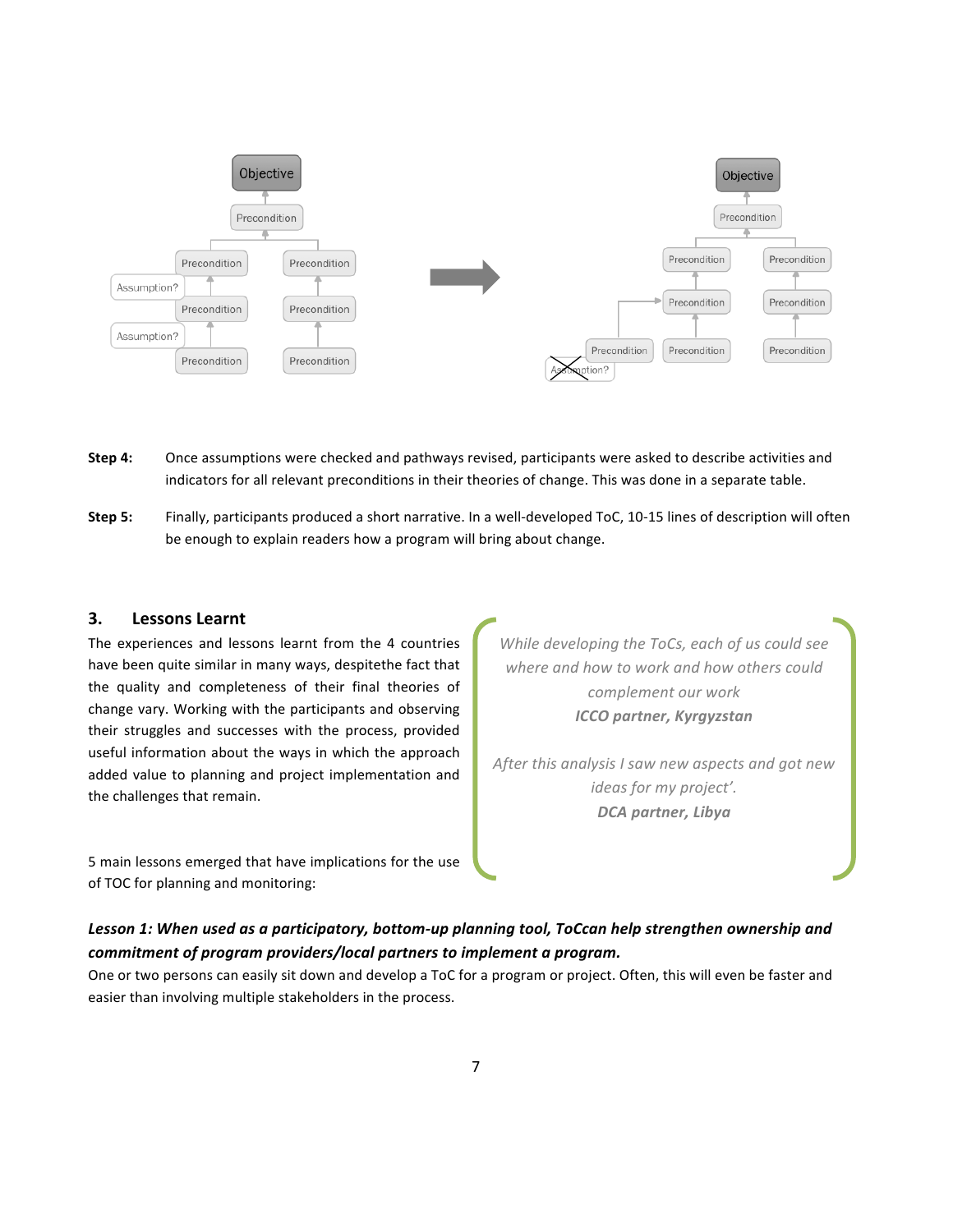However, building a team of partners, staff members and CSOs that will take ownership over the initiative and work towards its implementation is very hard without their active participation in actually developing the ToC.

The reason for that should be found in some of the key factors that are important if organizations, either individually or jointly, are to succeed with and implement their strategies:

- *The strategy has to make sense:* Partners and stakeholders should feel that the strategy is legitimate, sound and necessary in relation to the overall objective and the context in which they operate. This happens more often, if those who are to implement the plan actually participate in its formulation. Planning is a learning exercise and it is through the process of learning that we understand why we do as we do.
- There has to be commitment to the strategy: Stakeholders should wish or even want to contribute to the implementation of the strategy. They should be prepared to change their work, add tasks or even, when needed, 'kill their darlings' to execute the strategy. When we understand why we do as we do, commitment is likely to increase. Nobody likes to do things that don't make sense to us.
- Stakeholders should feel that they have sufficient *executing power* (money, manpower, knowledge) to implement the strategy and should then 'live it' in practice.

Feedback from participants in Libya, Central Asia and Nepal indicates that using ToC (in particular step 2 and 3) was very helpful in terms of generating very detailed discussions and thereby joint understanding of all the different aspects of the projects and the implicit assumptions behind the actions that participants proposed. This helped participants to a deeper understanding of their project and why they did as they did.

Rather than just knowing what they wanted to do, participants came to understand why they thought that their proposed actions would lead to their goal and how their implicit assumptions affected their planning. In other words: their planning made them feel that their plan, which lead them to understand it at a deeper level: They would not only know what to do but also why they did it.

When people understand why they do what they do, rather than what they do, their commitment to fully engage will increase and the chances of them achieving their goals are likely to improve.

This was confirmed by CSOs in Kyrgyzstan who experienced that the approach contributed to greater clarity of what it would take of them to reach their joint objectives. Many Kyrgyz CSOs thought that it helped them create more realistic projects because the visual presentation combined with the 'step wise approach' helped them reach a deeper understanding of what it would take to bring about the desired changes and why, and how they themselves could contribute and cooperate with each other.

As such, *quality and commitment* goes hand in hand. The more participants come to understand what they are doing and why, the more committed they are to implement their strategies.

In programs where several partners were to work together towards a joint objective, participants also came to understand, that their success depended on them working together and on each of them fulfilling their obligations towards the program.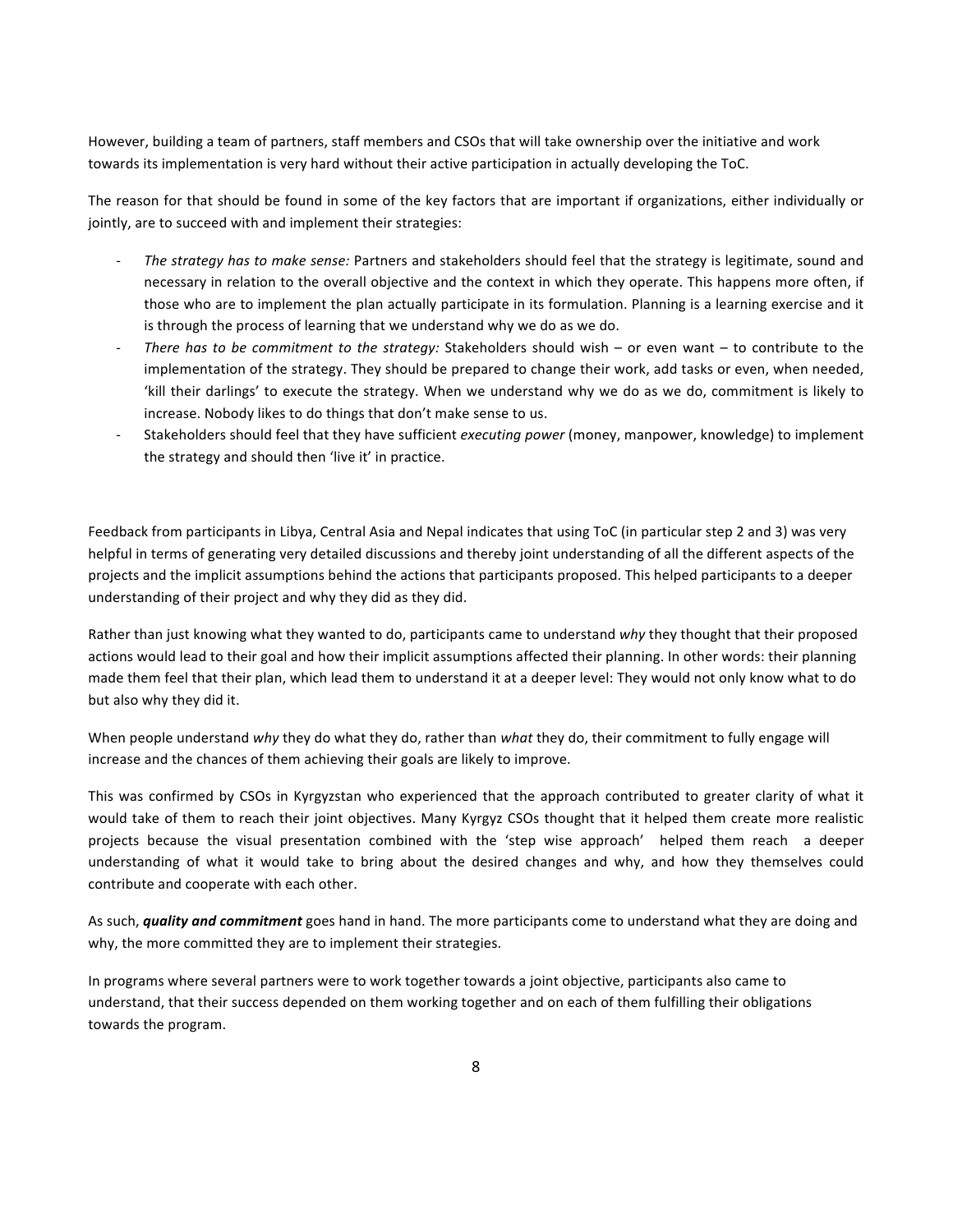In both Nepal and Central Asia this led participants to realize that if they were to reach their objectives, then it could be necessary to invite more partners on board to add to the capacity and skills that participants possessed themselves.

## Participation of external stakeholders may strengthen the quality of planning and planners' executing **power.**

During one planning exercise in Southern Kyrgyzstan, external stakeholders and target beneficiaries were invited to participate too. The aim of the process was to identify how a group of CSOs could work together to strengthen transparency and participation of the local population in the planning and budgeting of the Osh city council. To improve the quality of planning, the CSOs decided to invite staff members from the Osh Mayor's office with whom they had already established a good working relationship.

The participation of staff members from the Mayor's office had two main benefits:

First, staff members from the Mayor's office shared valuable information about decision making processes, priorities and concerns of the city council and the Mayor's office which the program should take into consideration and reflect in the planning process. This improved the quality of decision making and prioritization hereby enhancing the final ToC.

Second their participation contributed to further strengthen the working relationship and mutual understanding between the group of CSOs responsible for the program and the staff representatives from the Mayor's office. This made it easier to implement the project later on.

#### Lesson 2: Participants should allocate sufficient time to go through the process

Developing a full ToC can be time consuming. For processes involving multiple stakeholders that already know each other and who have a fairly good idea of the objective that they want to achieve, a minimum of two days should be allocated to do a thorough ToC.

Additional time should be allocated to provide participants with a basic understanding of the principles of ToC, before they try to apply it on their own project.

Additional time may be allocated for more complex processes. In the case of Kyrgyzstan 25 CSOs had to mergetwo separate NGO platforms with each their focus into one joint platform with common development objectives for all. To accommodate the complexity of a process involving so many organizations, it was decided to start with a three-day ToC workshop where the first draft strategic framework was formulated. A few months later another two-day ToC workshop was conducted to allow participants toreflect upon the validity and feasibility of their work and do a final revision of their ToC.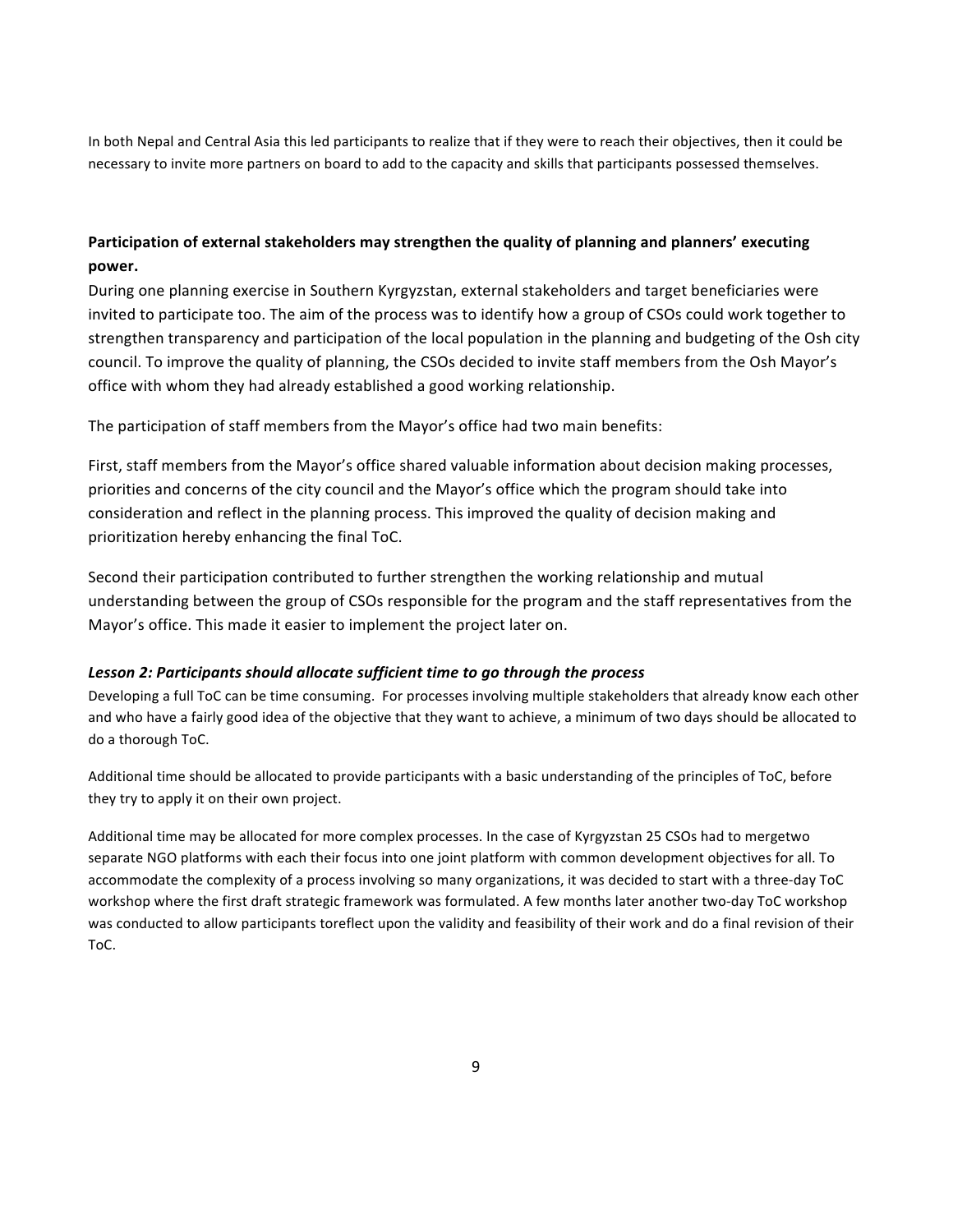## Lesson 3: The quality of the ToC and its potential as a monitoring tool depends on defining and wording *objectives and preconditions in 'SMART' terms.*

Many programs and projects find it difficult to formulate objectives and outcomes as specific results and phrase them as activities or interventions that describe a condition. Some objectives and outcomes are just not sufficiently precise to be used for monitoring.

This challenge is no less present in a ToC process than in planning processes using other planning tools but, if the objective is not clear and specific (SMART), it is literally impossible to identify all the preconditions necessary to reach it.

In one planning exercise, participants phrased their objective as The EU raises its ambitions in the UNFCCC climate talks related to mitigation and *adaptation'.*

**4 reasons why preconditions** should be phrased as situations **that have been created and not as activities**

- It reminds us what we want to achieve - rather than what we do.
- It tells us why we do as we do
- It helps us *focus* on our objective.
- The likelihood that we actually reach our goal increases if we remain focused.

Yet, without a closer definition of the level and nature of *ambitions* that the project would influence, participants struggled to identify both relevant stakeholders and preconditions for their ToC.

Planning was made easier, when participants re-phrased their objective to *The EU budget for climate finance meet the criteria agreed at COP16*. Thisspecification enabled participants to identify which policy process (the EU budget) they would need to influence, and which advocacy calls and level of ambitions they should work to promote (criteria agreed in COP 16).

Formulating preconditions as interim results or conditions is a challenge for many participants exposed to ToC for the first time however, it is difficult to use preconditions that are phrased as infinite activities such as 'create awareness among local population groups' or 'meet 3 politicians' in a monitoring process. How would we know that enough awareness has been created? Or that our meeting with the politicians was successful? Only when we define the results that we want from the meeting or the awareness raising activity.



3 Politicians recommend their audience to support our case in their parliamentary groups

For a ToC to be useful in monitoring terms, preconditions should be phrased as results or outcomes, so that we can keep track of our interim achievements.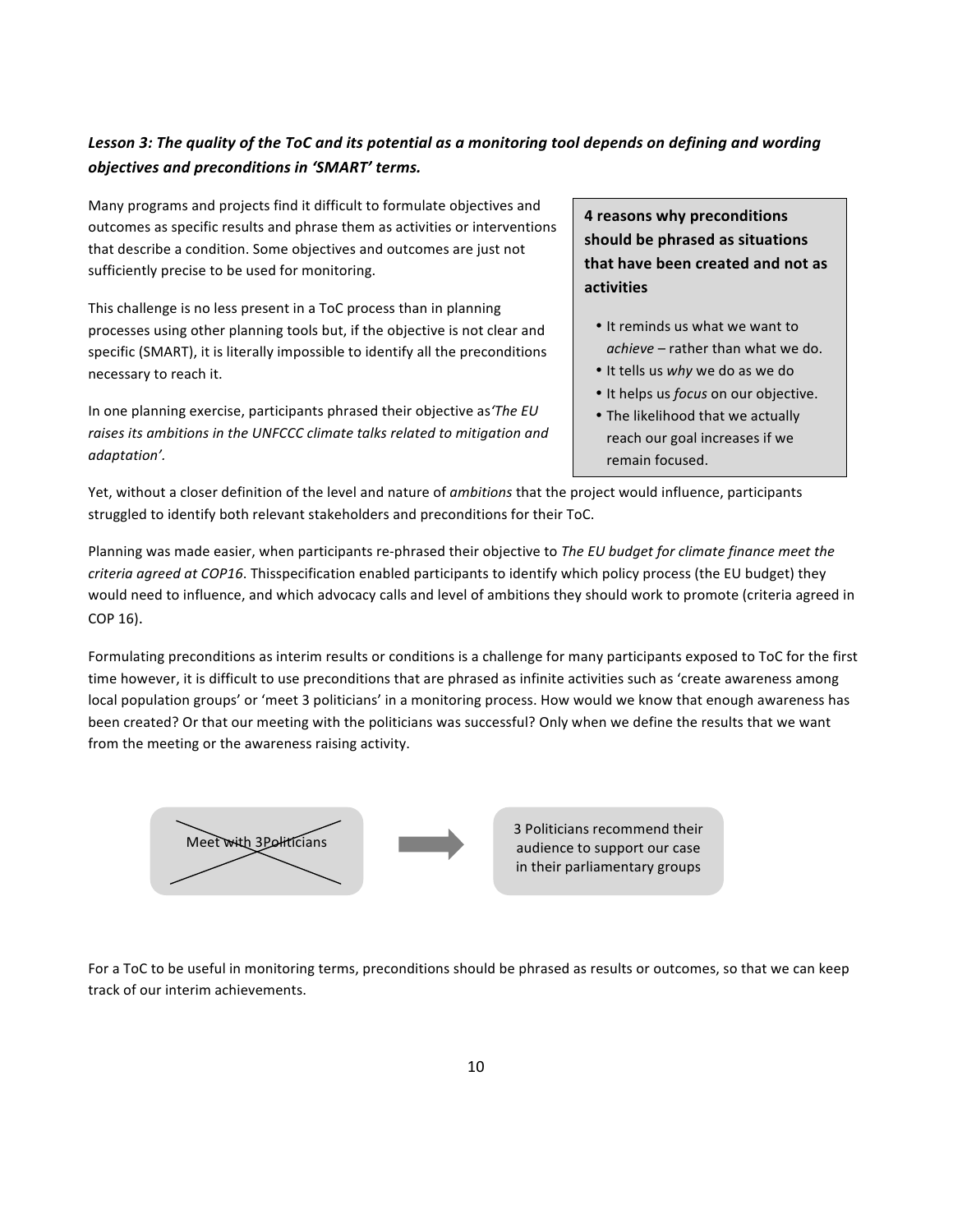## Lesson 4: Using facilitators that are familiar with the ToC planning tool is a requirement for effectiveness and *efficiency in the planning process.*

|                                                                                                                                                                                                                                                              | Using ToC is like learning to ride a bike. Practice is                                                                                                                                                                                                         |
|--------------------------------------------------------------------------------------------------------------------------------------------------------------------------------------------------------------------------------------------------------------|----------------------------------------------------------------------------------------------------------------------------------------------------------------------------------------------------------------------------------------------------------------|
| A facilitator will help participants ensure that                                                                                                                                                                                                             | needed – and at first you may lose your balance while                                                                                                                                                                                                          |
| • Preconditions are precise and stated in SMART terms -<br>rather than as activities or interventions.                                                                                                                                                       | practicing.                                                                                                                                                                                                                                                    |
| • Each precondition is singular - stating only one condition<br>that must be created.                                                                                                                                                                        | Facilitators that are experienced with the ToC process<br>can help ensuring that the planning process is<br>conducted effectively and efficiently. They can help                                                                                               |
| • Preconditions are put in chronological order and causal<br>pathways.                                                                                                                                                                                       | working groups draw relevant information from their<br>discussions, keep the groups focused and ask the                                                                                                                                                        |
| • They don't get stuck in a loop.                                                                                                                                                                                                                            | questions that will enable groups to break a deadlock                                                                                                                                                                                                          |
| • Assumptions are considered and new preconditions added<br>to the ToC if assumptions turn out to be flawed.                                                                                                                                                 | or identify aspects of their ToC that needs further<br>elaboration.                                                                                                                                                                                            |
| • Everything is recorded and turned into final pathways and<br>ToCs.<br>• Action plans are developed based on the ToCs<br>• ToCs are turned into LFAs – if participants feel more<br>comfortable not leaving LFA entirely or if requested by the<br>$\Delta$ | In the ToC planning processes covered by this article,<br>participants were divided into working groups of no<br>more than 5-8 people to allow everybody to have a<br>say and contribute actively to the discussions.<br>Facilitation was done for all groups. |

Facilitating group work of more than one group at a

time can be challenging – in particular if the facilitator is not experienced or if workshop participants have no prior experiences using ToC or other logical planning models.

To cope with the need for facilitators ICCO made a decision to expose most of its program officers to 4 days of ToC introduction so that they would know how to use ToC in program development planning processes. A Training of Trainers program was conducted for staff members with a particular interest in theToC planning tool too.

### Lesson 5: Discipline, regular and consistent use of the ToC is *needed in order to fully benefit from a ToC planning exercise*

donor.

Plans are generally useless if not used. That goes for a ToC too. To ensure that ToCs developed were actually used for weekly or monthly planning, for tracing progress and for reflecting on the plan's feasibility, groups have adopted a number of measurements after the workshops:

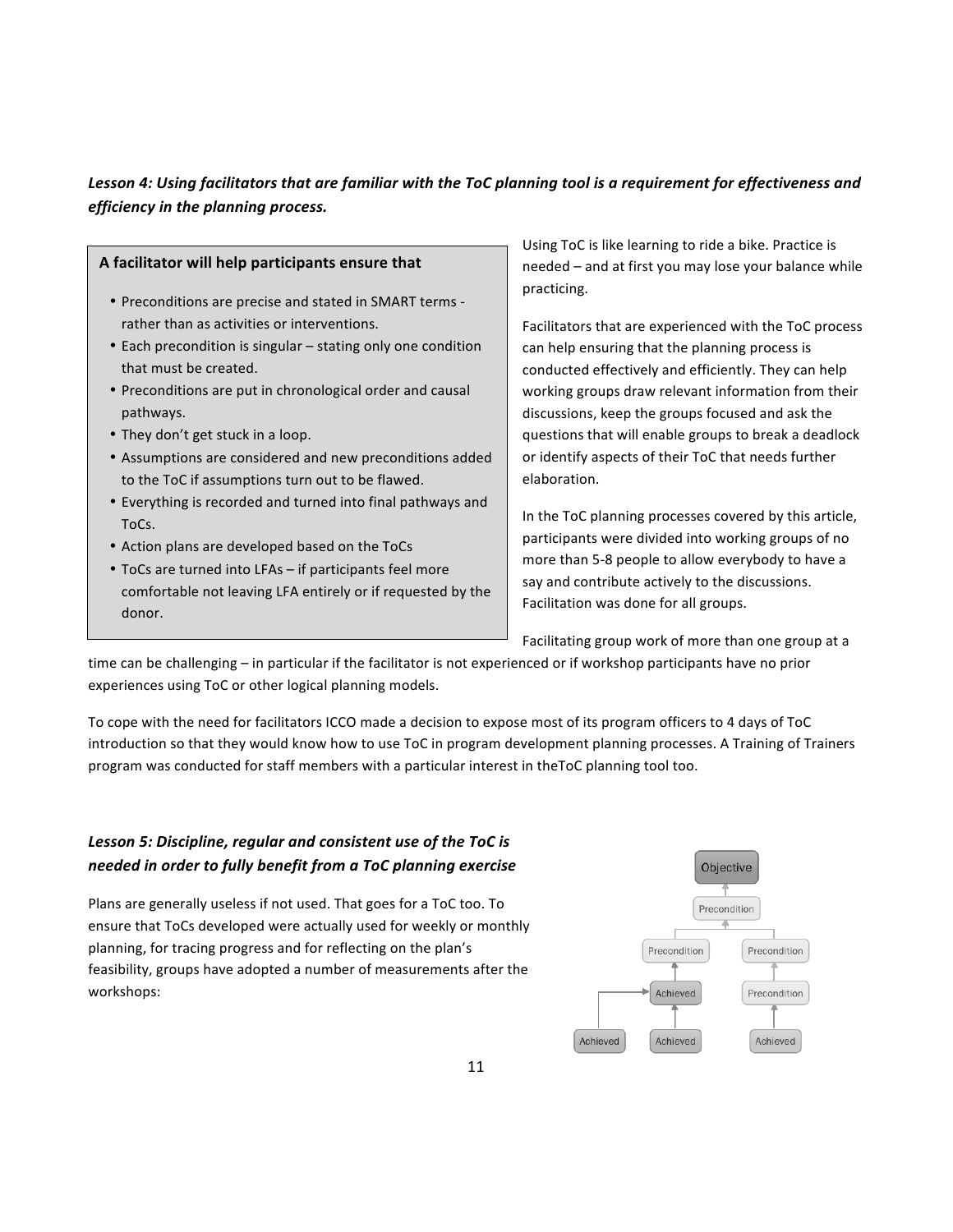Most projects and partners seem to adopt a biannual meeting frequency. In the case of Central Asia, partners meet twice a year to monitor their progress and assess its feasibility:

Preconditions that are achieved are marked with a different color in order to make a visual presentation of progress. A 'precondition achieved' that does not contribute to the implementation of the next precondition, is a sign that 'some precondition' is missing. This means that one or more preconditions need to be identified and added to the ToC as part of the monitoring process.

The visual presentation of a project in flow-charts or change theories allow participants to reflect on the progress of their project, where they are 'stuck' and why. In the case of Kyrgyzstan and Libya, this led to a revision of the ToCs, as participants' realized that they had to add more preconditions to move to the next level of preconditions.

The need to assess and revise a ToC may be more frequent in advocacy projects and situations of shifting political contexts. Staff in DCA's advocacy unit has responded to this need by integrating their ToC as part of their 'mental map' and adjusted



Staff experience that the plan contributes to a stronger awareness about how far they have come and helps them priorities their time and focus on those activities that they consider are the most efficient only. As one staff member explained: *I* was offered the opportunity to speak at a conference, but when I looked at my plan and realized that my participation would not contribute to any of the preconditions we had identified as important to achieve our advocacy *goal, I declined*. 

#### **4. Perspectives and questions for consideration**

In project planning – as in life in general – we are guided by our own internal and implicit images – or mental models - of how the world works, images that guide our ways of thinking and acting.

What ToC offers is a tool for critically reflecting on this internal or implicit mental model. When applied consistently, ToC can help us to a deeper understanding of why we plan as we do and how our proposed actions are linked to our mental model or implicit assumptions about how we can promote social change..

As the lessons learnt from Nepal, Central Asia, Libya and Denmark illustrate, this way of reflection and 'hard thinking' has helped participants to a better understanding of their own projects.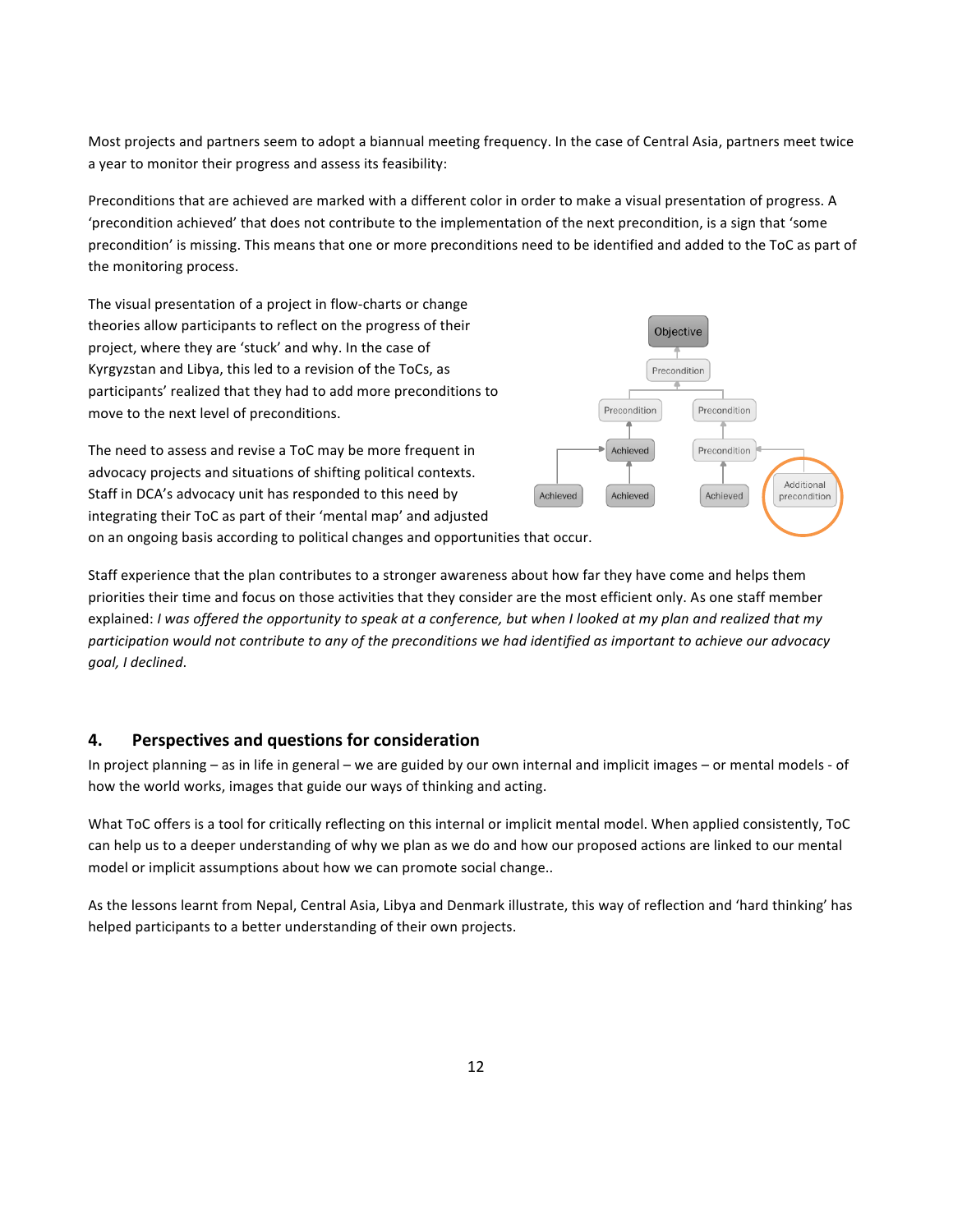This learning process has been described by several scholars as single and double loop learning<sup>3</sup>. Single loop learning is the repeated attempt at the same problem, with no variation of the *method* of action and without questioning the preconditions necessary to achieve the goal. Double loop learning describes the process in which a project or an organization, attempting to achieve a goal, is able to modify its mental model/theory, the methodology or even the goal itself in light of its experiences.

Single loop learning takes place within our implicit understanding of the relationship between our actions and the impact we make. Depending on the impact we see, we may choose to do more or less of the activity or to repeat the activity at a different point in time. Yet we are not questioning the action itself.

Double loop learning takes place when we become conscious of the implicit values, the theories or preconditions that govern our actions. With this consciousness we are able not only to adjust our actions according to the impact we make, but also to question if they are relevant and feasible altogether – and if our mental model or theory is.

ToC offers a model for such a deeper reflection and understanding of the relationship between our own implicit assumptions or theories about how change is made the actions that we plan to make.



The lessons learnt from Nepal, Central Asia and Libya also demonstrate that using ToC can be demanding and time consuming. It shows that ToC is only as good as the persons applying it.

In their feedback participants highlighted that it takes a certain amount of management, coordination and discipline to really benefit from a TOC and to ensure that the project owners reflect on their plan and learn from their experiences from time to time. Yet, this is important if ToC is to be used for monitoring. Time should be allocated on a regular basis to ensure that our 'mental model', our ToC is adjusted according to contextual changes and according to what we learn about the actions we do and the impact we make.

<u> 1989 - Jan Samuel Barbara, margaret e</u>

<sup>&</sup>lt;sup>3</sup>Argyris, Chris &Schön, Donald: *Organizational Learning: Theory, Method and Practice, in Mikkelsen &Poulfelt, Strategi Med Mening, 2008*